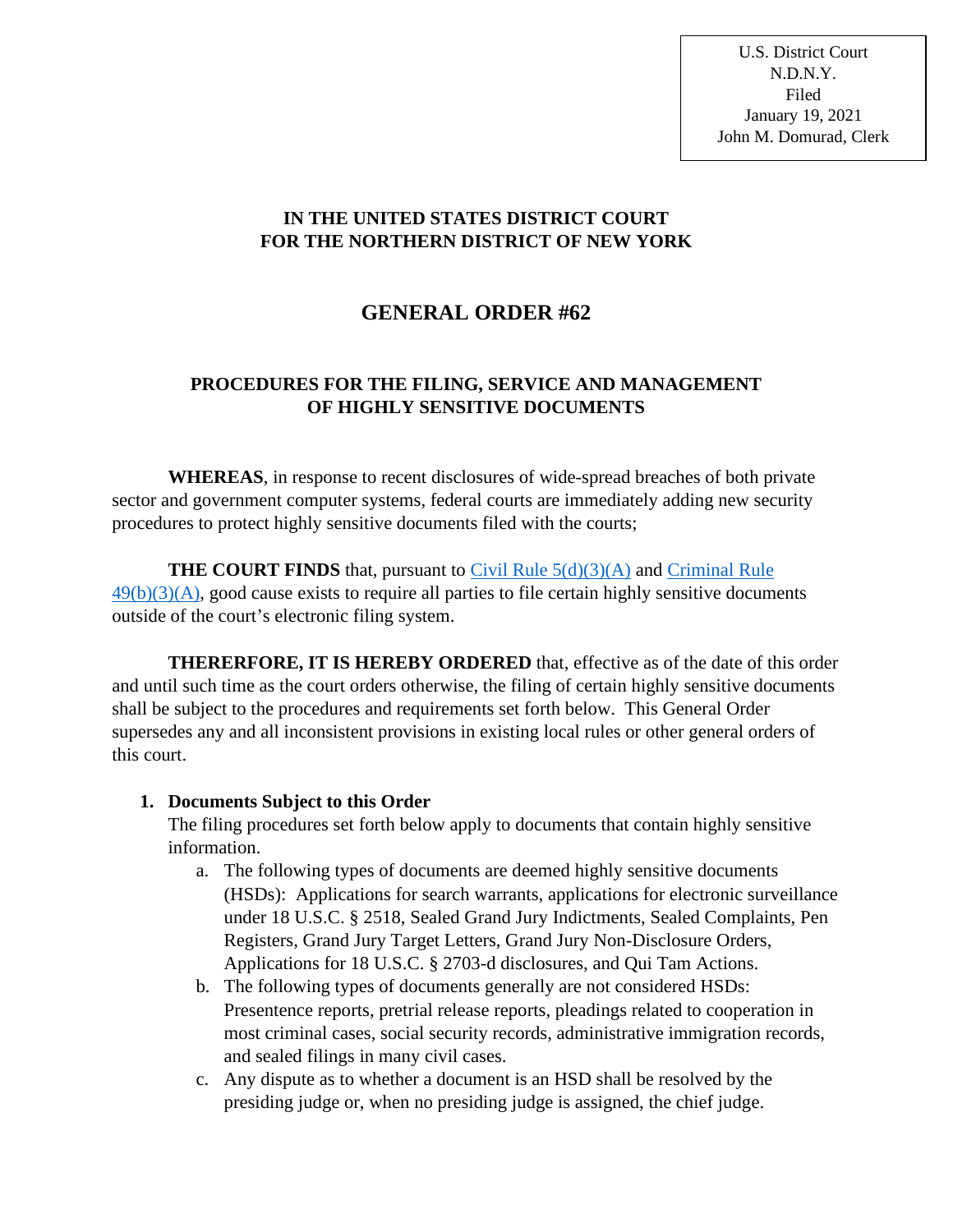#### **2. Filing of Authorized HSDs**

- a. A party filing an HSD pursuant to a court order or applicable law shall submit to the clerk's office the HSD, the certificate of service, and, if applicable, a copy of the court order authorizing the treatment of that document as highly sensitive in the form of two paper copies.
- **b.** The required documents, unfolded, shall be submitted to the clerk's office in a sealed envelope marked "HIGHLY SENSITIVE DOCUMENT." The outside of the envelope shall be affixed with a copy of the HSD's caption page (with confidential information redacted).
- c. The filing party shall serve the HSD on the other parties as follows:
	- i. Civil cases by any manner specified in Civil Rule  $5(b)(2)$ , except for service via the court's electronic filing system; or
	- ii. Criminal cases by any manner specified in Criminal Rule  $49(a)(3)(B)$  or  $(a)(4)$ .
- d. The clerk's office will make an informational docket entry in the court's electronic filing system indicating that the HSD was filed with the court and will maintain the HSD in a secure paper filing system

#### **3. Filing of Motions to Treat a Document as an HSD**

- a. Represented parties
	- i. A represented party shall file a motion to treat a document as an HSD and a proposed order electronically under existing procedures **[General Order #22]**, except that a copy of the proposed HSD shall not be filed electronically. The motion shall explain why the proposed document constitutes an HSD under the criteria set out in paragraph 1 above or why it should otherwise be subject to the heightened protection for HSDs.
	- ii. As soon as practicable after the motion is filed, the filing party shall deliver to the clerk's office the HSD sought to be filed along with a certificate of service in the form of two paper copies. These documents should be packaged as specified in paragraph 2.b.
	- iii. The filing party shall serve the proposed HSD on the other parties as specified in paragraph 2.c.
	- iv. The court will issue an order on the motion and, if granted, an informational entry will be made on the case docket indicating that the HSD has been filed with the court. The clerk's office will maintain the HSD in a secure paper filing system or a secure standalone computer system that is not connected to any network.
- b. Pro se parties
	- i. Pro se parties shall submit to the clerk's office for filing a motion to treat a document as an HSD, the HSD sought to be filed, and a certificate of service in the form of either two paper copies. These documents should be packaged as specified in paragraph 2.b.
	- ii. The filing party shall serve the proposed HSD on the other parties as specified in paragraph 2.c.